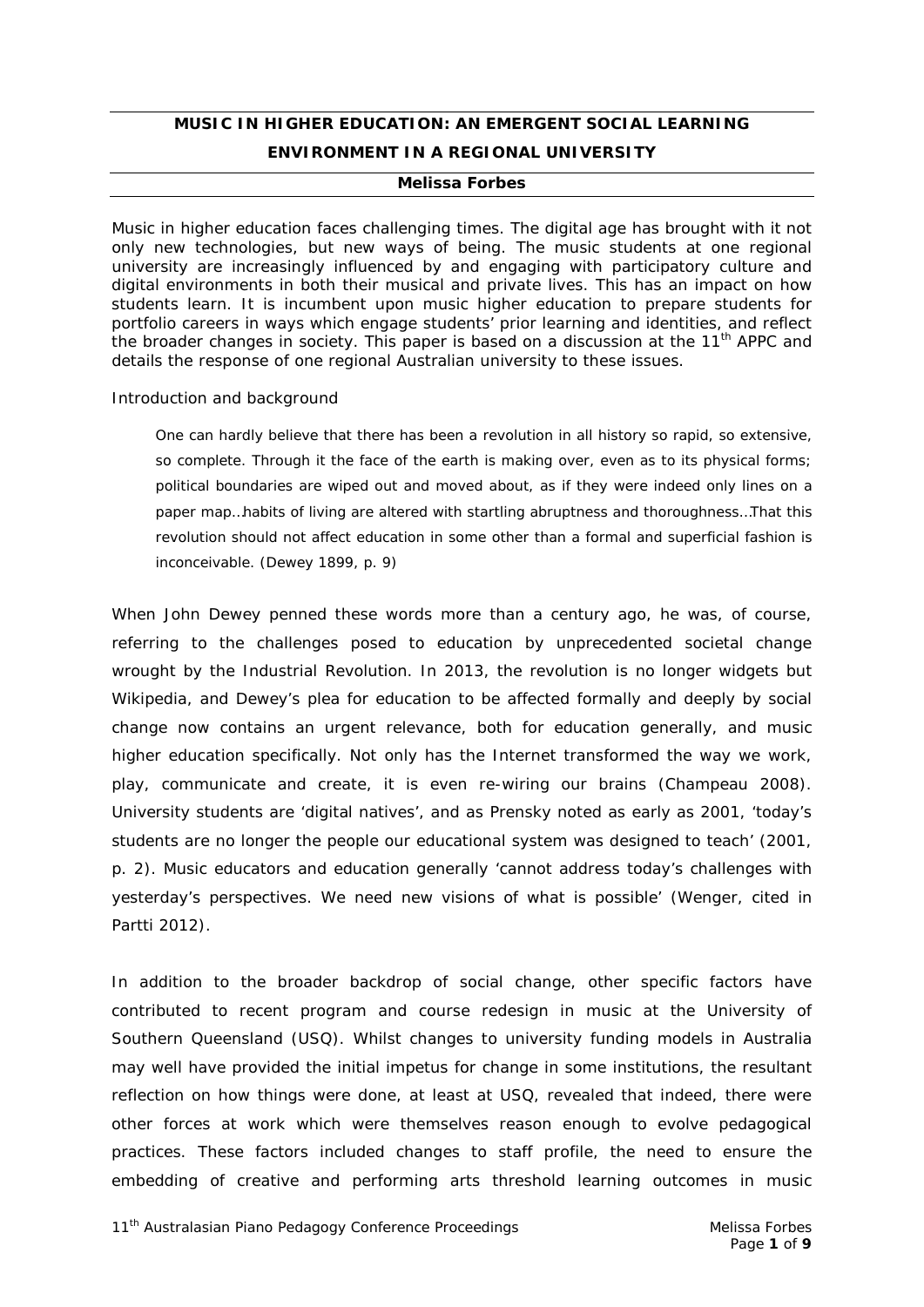courses,<sup>[1](#page-1-0)</sup> the imperative to prepare students for portfolio careers (Bartleet et al. 2012, p. 1; Carey & Lebler 2012, p. 313), and a desire to create a sustainable model of music higher education for the future.

Changes in the music offer at USQ began in 2009, when the Bachelor of Music (B Mus) program was replaced with a Bachelor of Creative Arts (BCA), in which students could study one or more of four discipline areas, including music. There were a number of flow-on effects from the change of program. With the introduction of a contemporary singing lecturer in 2009 (a casual position designed to support teaching and learning in both theatre and music disciplines inside the BCA), the staff profile changed (previously all staff were from classical music backgrounds). Music courses within the BCA necessarily began to embrace a wider range of music (previously, the predominant genre was classical music, with some jazz in the form of a big band). Some students were enrolled in two disciplines within the BCA (for example, theatre *and* music) rather than being solely music majors. The increasing interest in students wishing to study contemporary guitar resulted in that instrument being offered for the first time in 2012. As many of the courses inside the BCA were similar to their B Mus counterparts, a decision was made by USQ music staff in late 2011 to begin auditing and re-designing courses to better address the evolving needs of BCA students. USQ has since introduced an integrated approach to the teaching and learning of music practice, theory, aural, and technology courses across the BCA Program. This holistic approach will become further embedded as the degree moves towards re-accreditation for 2015. The first suite of courses to be re-designed was the music practice courses. The remainder of this paper focuses more closely on the changing profile of BCA music students at USQ, and on how first year music practice courses have been re-designed to respond to wider social forces.

# *What do the students bring to USQ?*

Music students<sup>[2](#page-1-1)</sup> at USQ come from diverse backgrounds. Whilst some have received formal tuition (including one-to-one lessons), some are self-taught (for example, learning guitar through YouTube videos) and others may have only experienced informal learning environments (such as playing in a band). Self-taught students may have received no feedback on their playing, yet other students from more traditional

<span id="page-1-0"></span> $\overline{a}$ <sup>1</sup> These TLOs relate to undergraduate programs and are an integral component of the new regulatory framework governed by the Tertiary Education Quality and Standards Agency.

<span id="page-1-1"></span><sup>&</sup>lt;sup>2</sup> The following observations are anecdotal however data is being gathered on USQ music students' prior learning and experiences.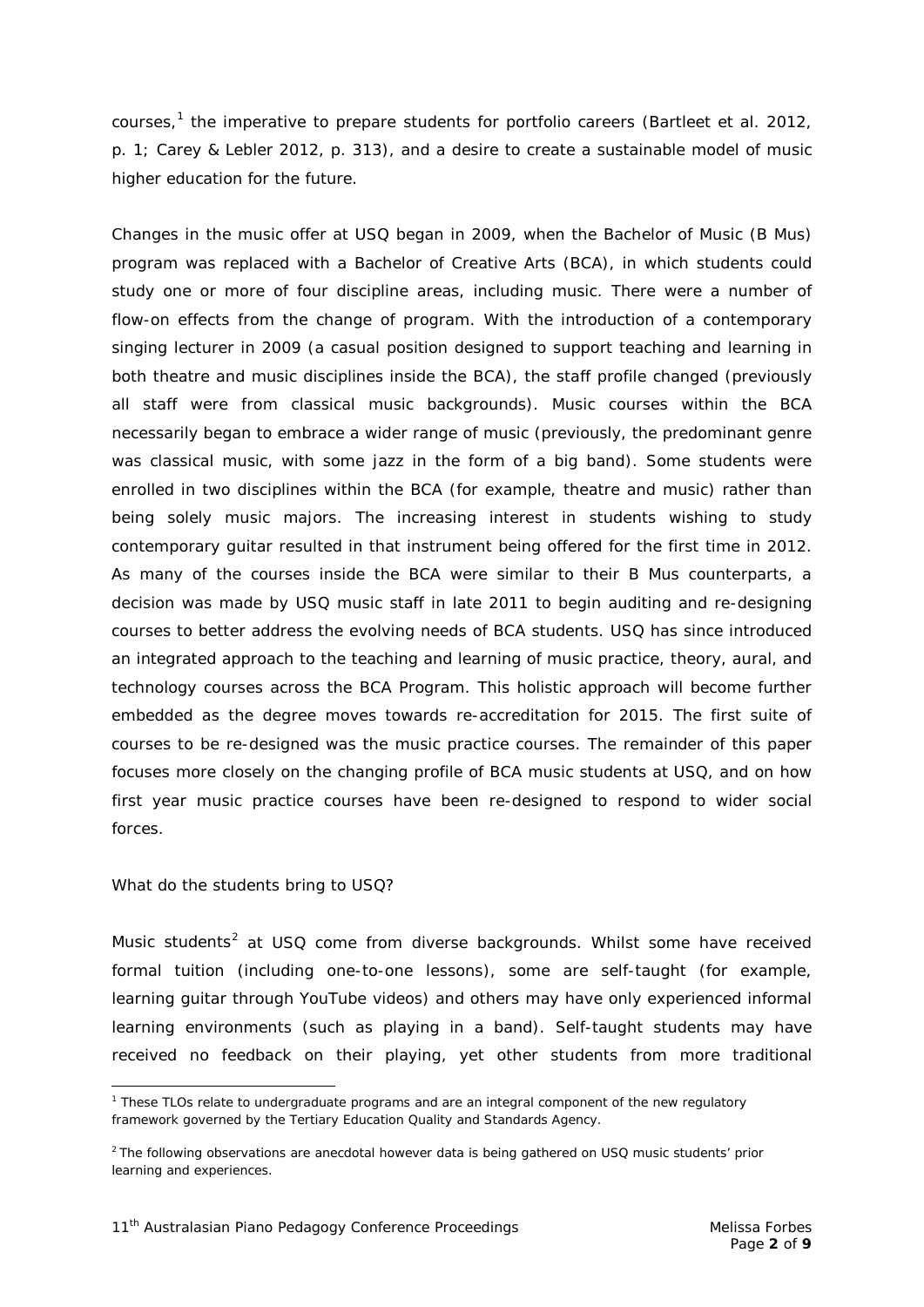backgrounds may have received extensive feedback through formal examinations. Some students have never engaged with classical music, and others have done so exclusively (this also applies to popular music engagement). Students' musical literacy covers the spectrum. It is now not uncommon for some commencing tertiary students to lack the ability to read music notation or to possess basic audiation skills (Crouch 2013). The university-wide student profile at USQ includes many first-in-family university students and students from lower socio-economic and regional/rural backgrounds who have had limited learning opportunities prior to attending university (*What do University funding cuts mean for a smaller university?* 2013). In summary, the average music student profile at USQ is often quite different to the stereotypical conservatorium student who, according to Lebler, Burt-Perkins and Carey (2009, pp. 237-8), has had greater exposure to Western classical music, individual music tuition (both practical and theoretical) and receives more feedback from teachers than peers, friends or family.

First year music practice courses at USQ have been designed to engage not only with students' prior learning experiences (both informal and formal) but also with students' ways of being in the world. As digital natives and (predominantly) members of the 'yuk/wow generation' (McWilliam 2008, p. 33), today's music students require and respond to very different educational stimuli to those of their Generation X, Y and Baby Boomer predecessors. Students greatly value peer support and feedback, respond mostly to 'doing', enjoy learning in groups (McWilliam 2008) and live within a participatory culture, which not only blurs the boundaries between creation and consumption, but builds a sense in participants that their contributions matter, regardless of levels of expertise (Jenkins, cited in Partti 2012, p. 18). Anecdotally, at USQ, students steeped in participatory culture seek the opportunity to pursue music at tertiary level, although their prior experiences would not traditionally be viewed as worthy pre-requisites for university study. Student presage factors must be taken into account for learning environments to support students' future careers in music (Lebler, Burt-Perkins & Carey 2009, p. 244).

# *What is different about USQ's first year music practice courses?*

Music practice within the first year of the BCA program at USQ is a departure from the conservatoire model. Students are team-taught both as a cohort<sup>[3](#page-2-0)</sup> and in small ensembles. In addition to these 'all-in' classes, students receive instrument-specific

<span id="page-2-0"></span> $\overline{a}$ <sup>3</sup> The current cohort consists of one student each whose principal instrument is tuba, flute and violin, three pianists, five guitarists and eight contemporary vocalists.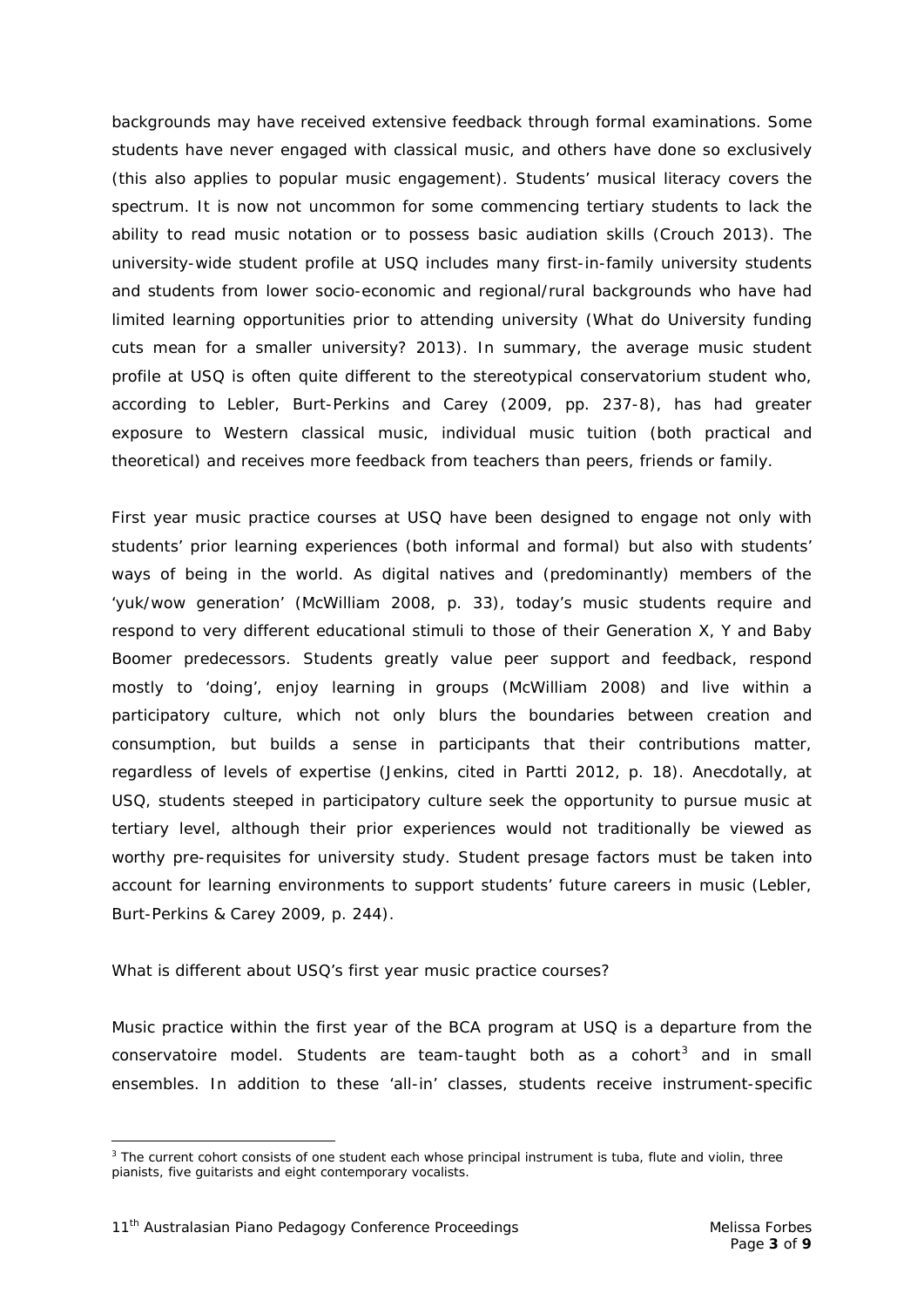group classes in their first year<sup>[4](#page-3-0)</sup>. Collaboration is embedded in the ensemble component of the courses, and students engage in peer and self-assessment of the meta-skills required to conduct themselves in a professional manner (discussed further below). Students are placed into small ensembles, and then asked to choose, arrange and rehearse songs for a public performance outcome. The ensembles range from the conventional (for example, vocals and guitar) to the quirky (tuba, electric guitar, vocals and drums). The repertoire is varied (the current list contains Haydn and Bach alongside Madonna, Mancini and Coldplay) but due to the limited instrumental variety and ensemble size, the arrangements are necessarily 'pared-down'<sup>[5](#page-3-1)</sup>. Students are free to exercise their creativity in arranging, and may also include original music.

These ensembles perform a variety of functions. The ensembles accommodate the diverse range of skills and interests amongst the cohort, and students learn from their exposure to this diversity. The small group format appeals to the students' desire to learn from and with their peers within a supportive environment (McWilliam 2008). Ensemble work in this context launches students into (what is usually) their first experience of critical inquiry into music and music making (for example, is the Haydn piece more 'difficult', or musically 'valid', than the Madonna song? If so, why? If not, why? What assumptions underlie questions of musical validity etc.?). Not only are students asked to develop the fundamentals of collaborative music making (playing in time and in tune, for example) but in addition, they must engage with the broader context of musical materials in order to arrange and perform their work (for example, researching lyrics to folk songs in order to understand their context and meaning, or listening to examples of songs on YouTube by a number of artists to understand performance practices or conventions).

The small ensemble setting has the potential to challenge all students, regardless of musical background or skill level. These often unique ensemble configurations not only encourage versatility, but demand it - the tuba player embraces the playing of a bass line when no upright or electric bass player is present; the singer who is used to singing lead learns to sing vocal harmonies when there are two other singers in the group; the

<span id="page-3-0"></span> $\frac{1}{4}$ <sup>4</sup>Melodic instruments are grouped together into a 'single-line' instrument class.

<span id="page-3-1"></span><sup>&</sup>lt;sup>5</sup> Many of the catalysts for change were provided by the experiences of the first BCA students during 2009 and 2010. A specific example was the rising popularity of YouTube acoustic cover versions of songs with these students – they seemed to relate more readily to these versions than to the high production values of a Lady Gaga mini opera. Students then and now are also fans of clever musical 'mash-ups'. Due to their popularity and prevalence, mash-ups and acoustic covers have provided a vehicle for students to willingly engage with the creative process rather than feel coerced into it.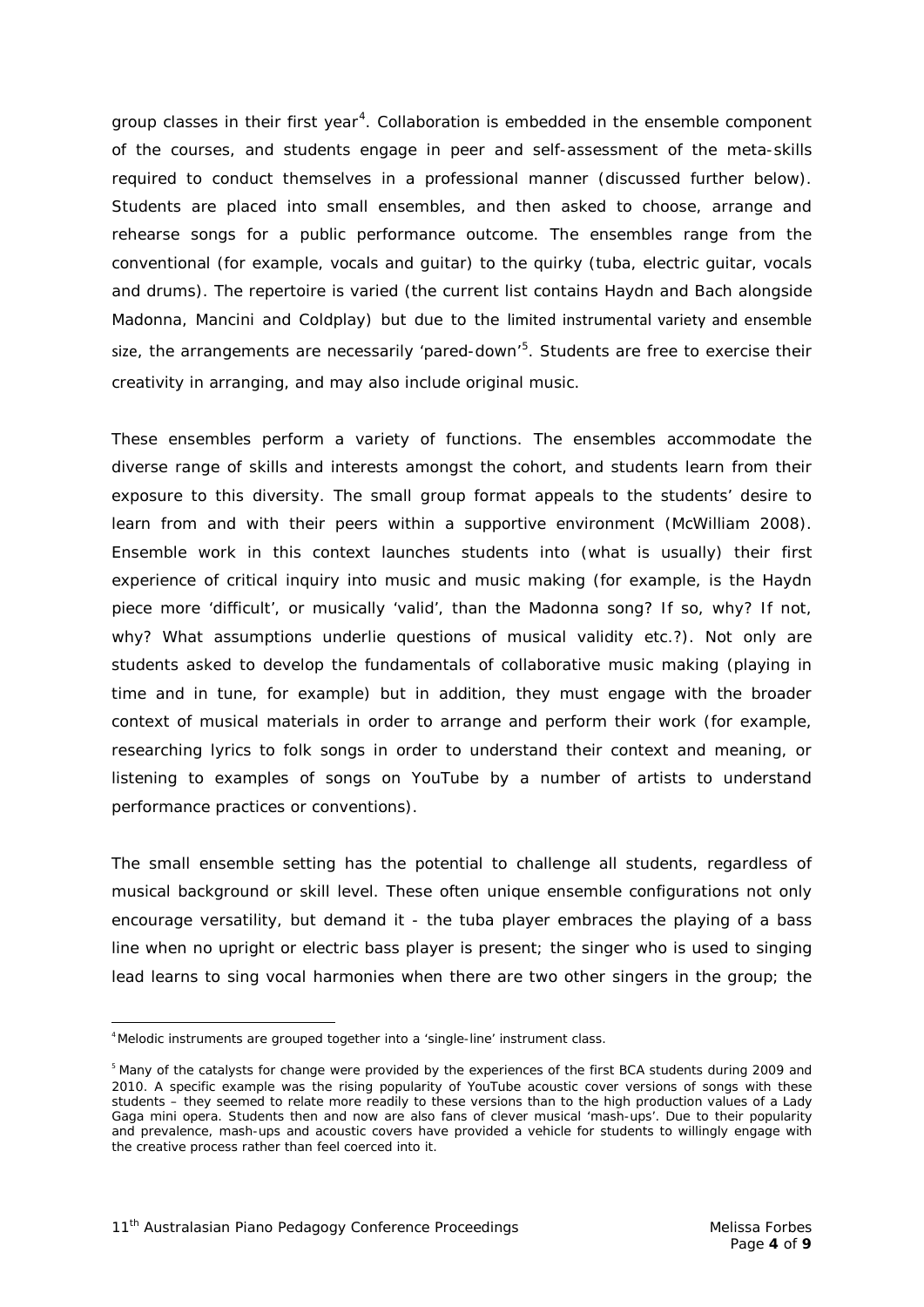guitarist who has only ever played solo, learns the skills of good accompanying – keeping time if they are the only percussive instrument, following the lead of the melody, making dynamic adjustments; the flautist who is an excellent reader of classical music, composes or improvises a counter melody to the main vocal line; the classical pianist learns to read a chord chart, constructing chords and accompaniment without musical notation. In a small ensemble, students used to viewing their role on their instrument in a narrow way must broaden their focus to meet the demands of the musical material. Moreover, many students display a willingness to play on instruments other than their 'principal' instrument, or to sing, where such role changing is necessary to make the performance work musically. The small ensemble setting challenges the notion that one must be expert in their instrument to contribute to music making (in some cases, the best musical contributions are the simplest ones). In this sense, this emergent learning environment is built upon democratic, inclusive ideals which challenge students to think critically on both micro (their role at the ensemble level) and macro levels (the privileging of some musics over others, the role of music in society generally).

Within the small ensemble setting, students are encouraged to develop meta-skills such as organization, communication, time management and leadership. Indeed, it is these attributes (and not matters of musical skill or ability) that they must evaluate for themselves and of each other as part of course assessment. Bridgestock and Hearn (cited in Bartleet et al. 2012, p. 36) cite meta-capabilities such as disciplinary agility, social networking, enterprise and career self-management as central to successful careers for creative professionals in the  $21<sup>st</sup>$  century. As students progress through the BCA program, these meta-skills become progressively more important to their academic success. At the very core of the BCA (with its four creative disciplines under the one program umbrella) is the notion of inter-disciplinary practice – students are encouraged to engage in inter-disciplinary collaborations wherever possible. Similarly, the social nature of learning and the leveraging of social networks to produce successful creative projects is embedded across music and other BCA courses, with their emphasis on collaboration, and in later years, project-based work which requires self-motivation, and the ability to plan, create and succeed in self-initiated enterprises. First year music students are introduced to these meta-skills gently and gradually through their ensemble work and performances. However, by third year, students are expected to largely work independently and be ready upon graduation to create their own opportunities, rather than relying on securing *prêt-à-porter* music careers (which, unlike their fashion counterparts, are increasingly difficult to find).

#### *Conclusion and future research*

*11th Australasian Piano Pedagogy Conference Proceedings Melissa Forbes*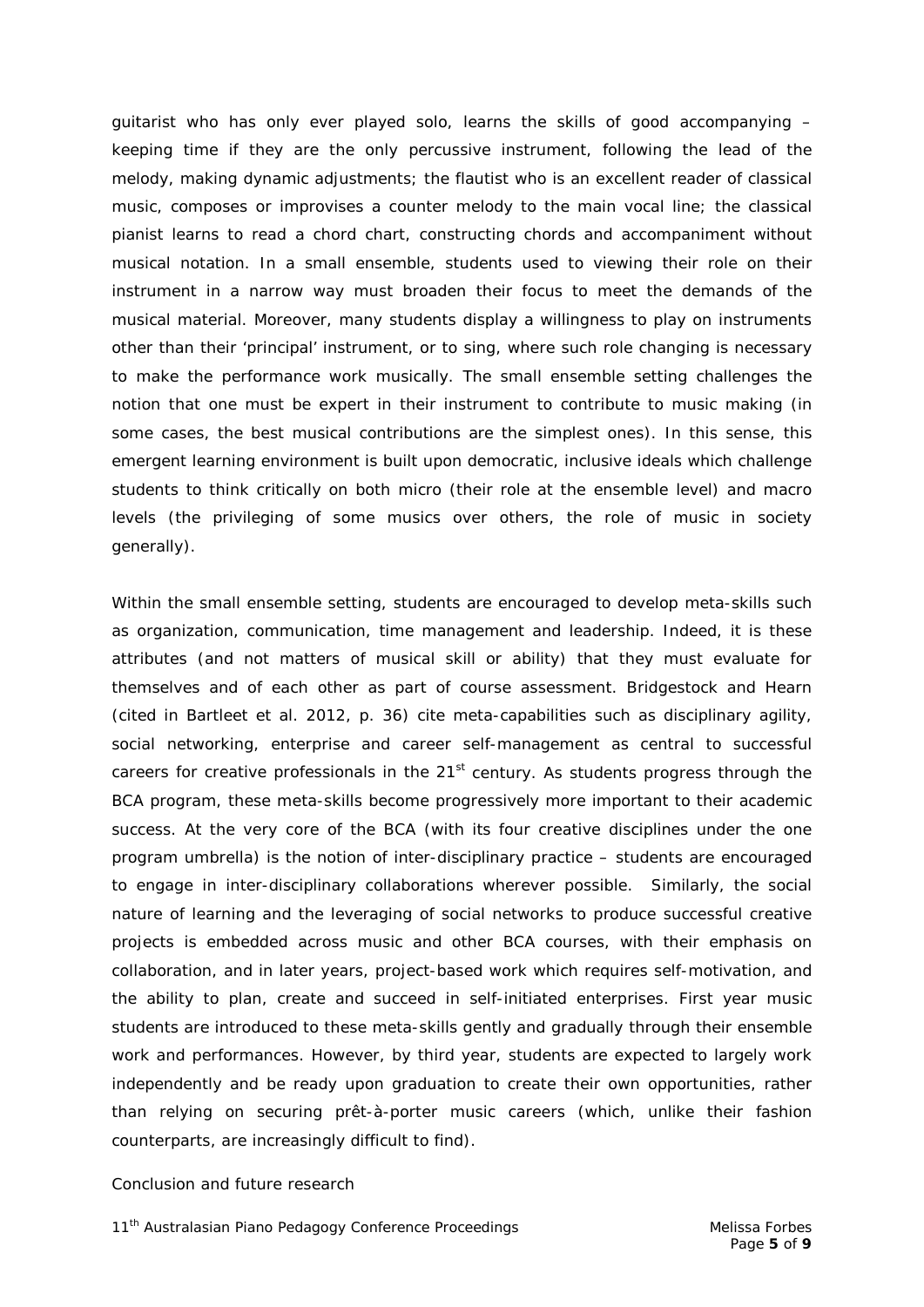Extrapolating from Dewey's ideas in *The School and Society*, the process of designing learning environments is one which requires educators to constantly re-adjust the focus of their lens – the broad focus on the nature of the society in which education takes place must then be narrowed to ensure that learning environments exist dynamically within the bigger picture. The idea is not simply to graduate music students with the skills to simply 'plug in' to today's world in some utilitarian sense – to become 'mere appendages to the machines which they operate' (Dewey 1899, p. 24) - but to engender in students the ability to critically, reflexively and creatively evaluate and enhance their role as musicians within society. In this latter sense then, music education must become 'an embryonic community life, active with types of occupations that reflect the life of the larger society' (Dewey 1899, p. 29). Dewey concludes that such an educational experience provides the best guarantee of 'a larger society which is worthy, lovely, and harmonious' (1899, p. 29).

In a world where connections die and multiply beyond the rate of cell regeneration, rapid flux is the 'new black'. This resultant super-complexity and diversity provides tertiary music educators with both inspiration and challenges when designing effective learning environments. On one hand, to neglect to engage with these broader social issues is, according to Dewey (1899, p. 9), inconceivable. Others have labeled any such refusal of education to engage as 'unsustainable', 'irresponsible' and 'politically repressive' (Partti 2012, pp. 90–91). On the other hand, this engagement is not without its challenges, particularly in music education, where long-standing traditional means and methods have provided safety and security (Alsup & Westerlund 2012, pp. 127, 133), resulting in 'a slow speed of change in training of professional musicians' (Schippers 2004). Making the transition from the security of tradition towards an unknown and uncertain future is challenging for staff, students and other institutional and community stakeholders.

The re-design of the USQ music practice courses is in part a response to the challenge of constructing learning environments informed by and engaged with broader social factors. The work is the subject of the author's PhD thesis, which focuses on examining the learning environment of the USQ first year music practice courses through the lens of social theories of learning. Data is being collected in the form of student and staff short answer questionnaires, staff interviews, and students' reflective journals on ePortfolio. Some of the observations in this discussion paper are from data collected during S1 of 2013, which is yet to be fully analyzed (and is as yet, forms an incomplete data set $6$ ).

 $\overline{a}$ 

<span id="page-5-0"></span><sup>6</sup> The author will study the 2013 first year music practice cohort together with the cohort of 2014.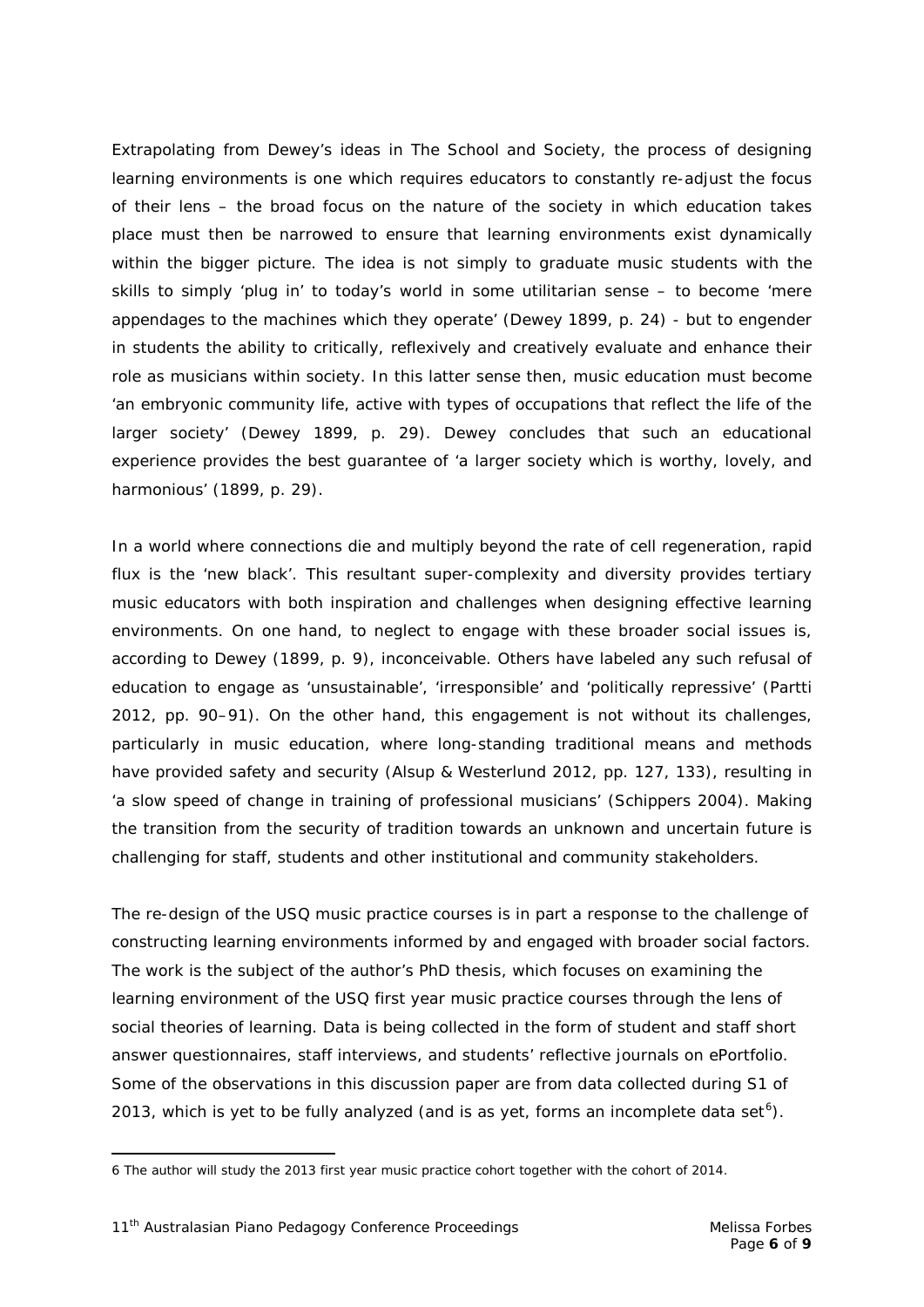Questions are derived from the conceptual framework by Wenger, Trayner and de Laat (2011) which is designed to assist qualitative researchers to assess the value of communities and networks for participants, and the contribution these social learning environments make to knowledge creation and new practices. The PhD research aims to illuminate the value and challenges of a social learning environment within the context of music higher education in a regional university.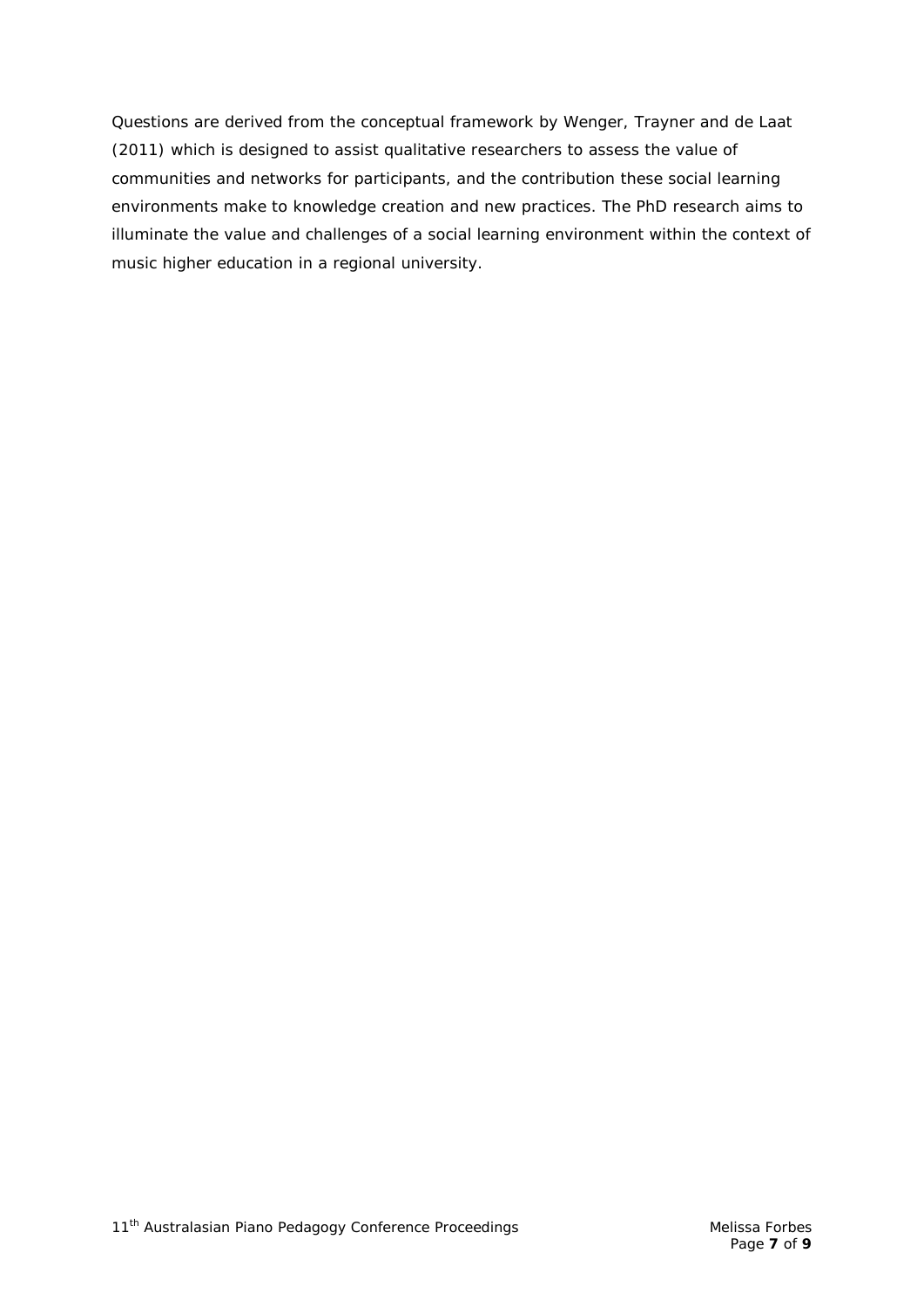List of References

Alsup, RE & Westerlund, H 2012, 'Methods and situational ethics in music education', *Action, Criticism and Theory for Music Education*, vol. 11, no. 1, pp. 124 - 48.

Bartleet, B-L, Bennett, D, Bridgestock, R, Draper, P, Harrison, SD & Schippers, H 2012, 'Preparing for portfolio careers in Australian music: Setting a research agenda', *Australian Journal of Music Education*, vol. 2012, no. 1, pp. 32 - 41.

Carey, G & Lebler, D 2012, 'Reforming a Bachelor of Music programme: A case study', *International Journal of Music Education*, vol. 30, no. 4, pp. 312 - 27.

Champeau, R 2008, *UCLA study finds that searching the Internet increases brain function*, UCLA Newsroom, viewed 16 July, [<http://www.newsroom.ucla.edu/portal/ucla/ucla-study-finds-that-searching-](http://www.newsroom.ucla.edu/portal/ucla/ucla-study-finds-that-searching-64348.aspx%3e)[64348.aspx>.](http://www.newsroom.ucla.edu/portal/ucla/ucla-study-finds-that-searching-64348.aspx%3e)

Crouch, M 2013, 'The literate singer: The making of versatile and independent musicians', in International Congress of Voice Teachers: *Proceedings of the International Congress of Voice Teachers* Brisbane.

Dewey, J 1899, *The School and Society*, University of Chicago Press, Chicago, United States of America.

Lebler, D, Burt-Perkins, R & Carey, G 2009, 'What the students bring: examining the attributes of commencing conservatoire students', *International Journal of Music Education*, vol. 27, no. 3, pp. 232-49.

McWilliam, E 2008, *The creative workforce: How to launch young people into high-flying futures*, UNSW Press, Sydney, Australia.

Partti, H 2012, 'Learning from cosmopolitan digital musicians: Identity, musicianship and changing values in (in)formal music communities', PhD thesis, Sibelius Academy, Helsinki, Finland.

Prensky, M 2001, 'Digital Natives, Digital Immigrants', in *On the Horizon*, NCB University Press, viewed 16 July 2013

[<http://www.hfmboces.org/hfmdistrictservices/techyes/prenskydigitalnatives.pdf>.](http://www.hfmboces.org/hfmdistrictservices/techyes/prenskydigitalnatives.pdf%3e)

Schippers, H 2004, 'Blame it on the Germans! - A cross-cultural invitation to revisit the foundations of training professional musicians', in 15th International Seminar of the Commission for the Education of the Professional Musician: *Proceedings of the 15th International Seminar of the Commission for the Education of the Professional Musician*, O Musemeci (ed.), International Society for Music Education, Barcelona, Spain, [<http://www98.griffith.edu.au/dspace/handle/10072/2419>.](http://www98.griffith.edu.au/dspace/handle/10072/2419%3e)

Wenger, E, Trayner, B & de Laat, B 2011, 'Promoting and assessing value creation in communities and networks: A conceptual framework', [<http://www.knowledge](http://www.knowledge-architecture.com/downloads/Wenger/_Trayner/_DeLaat/_Value/_creation.pdf)[architecture.com/downloads/Wenger\\\_Trayner\\\_DeLaat\\\_Value\\\_creation.pdf>](http://www.knowledge-architecture.com/downloads/Wenger/_Trayner/_DeLaat/_Value/_creation.pdf).

*What do university funding cuts mean for a smaller university?* 2013, podcast, ABC Radio Brisbane, 17 April, accessed 18 July 2013,

[<http://blogs.abc.net.au/queensland/2013/04/what-do-university-funding-cuts-mean](http://blogs.abc.net.au/queensland/2013/04/what-do-university-funding-cuts-mean-for-a-smaller-university.html)[for-a-smaller-university.html>](http://blogs.abc.net.au/queensland/2013/04/what-do-university-funding-cuts-mean-for-a-smaller-university.html).